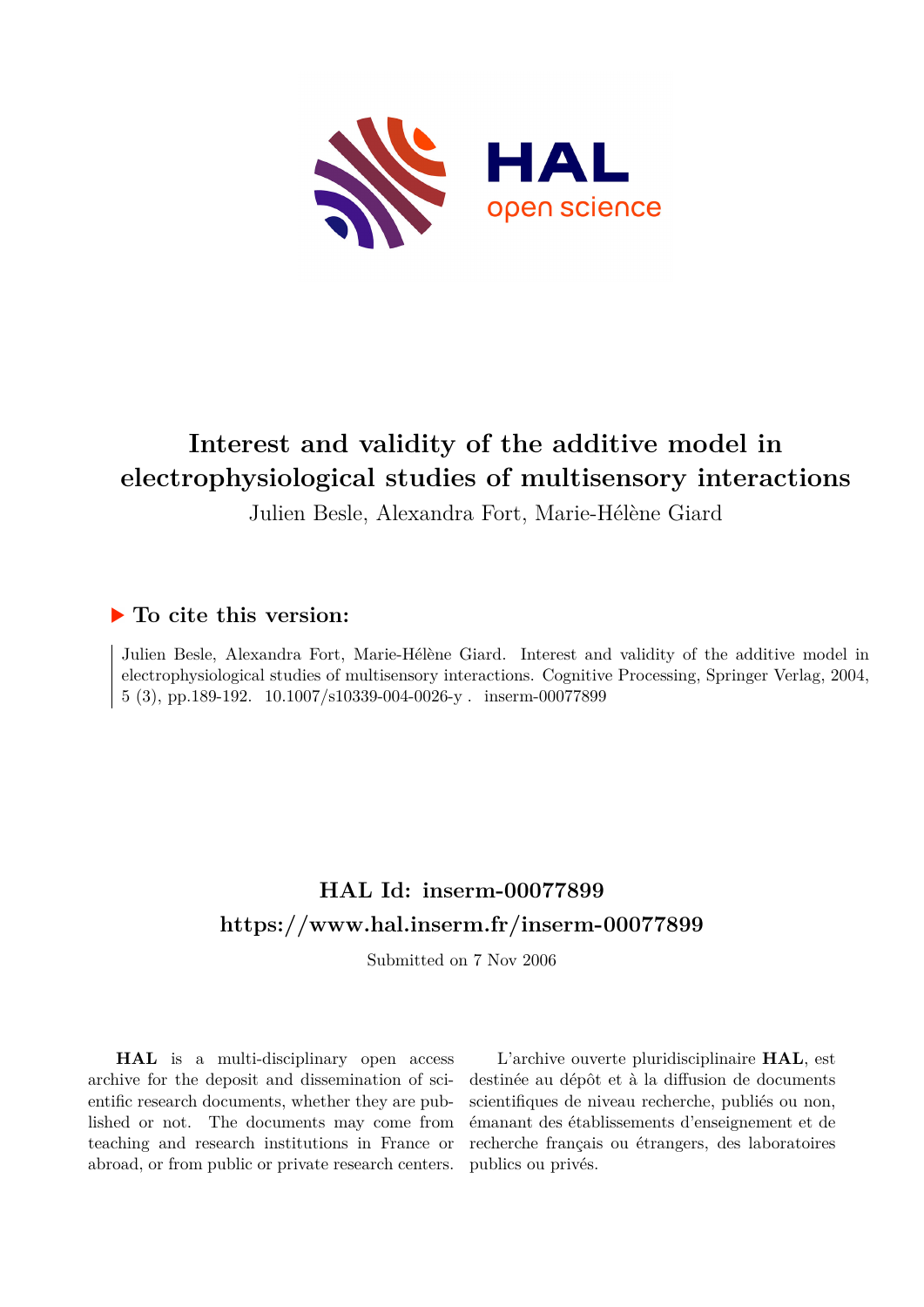

## **Cognitive Processing Special Issue on Multisensory Processes**

## **LETTER TO THE EDITOR**

### **Interest and validity of the additive model in electrophysiological studies of multisensory interactions**

Julien BESLE, Alexandra FORT, Marie-Helene GIARD

Mental Process and Brain activation Lab, U280 INSERM, 151 Cours Albert Thomas, 69003 Lyon, France

Over the past decades, the Stein group has provided a fundamental neural model of multisensory integration at the single neuron level in animals. They have shown in cat and monkey that when inputs from different modalities are presented in close temporal and spatial proximity, multisensory neurons in the superior colliculus (SC) can increase their firing rate to a level exceeding that predicted by summing the responses to each unimodal cue (review in Stein & Meredith, 1993).

Although this supra-additive effect applies to the single neuron, it has inspired a wider model that has been used at the integrated level of cortical populations (brain sites) in various functional brain imaging (ERP, MEG, fMRI) studies of multisensory integration. The rationale is that, *under certain conditions* that will be described below, neural activities induced by a bimodal stimulus (e.g. audiovisual, AV) should be equal to the sum of the responses generated separately by the two unisensory stimuli (e.g. auditory, A and visual, V), if the two dimensions of the stimulus were to be independently processed. Hence, any neural activity departing from the mere summation of unimodal activities should be attributed to the bimodal nature of the stimulation, that is to interactions between the inputs from the two modalities. Using this model, it is therefore possible to estimate the crossmodal interactions in the differences between the brain responses to bimodal stimuli and the algebraic sum of the unimodal responses.

AV Interactions = Response to  $(AV)$  – [Response to  $(A)$  + Response to  $(V)$ ]

Note that these interactions may include modulations of unimodal responses as well as new activities in sensory or polysensory areas.

This procedure, first used by Berman (1961) in event-related corticograms of cat, was later more formally expounded by Barth et al. (1995) in a study in which they identified the brain regions that responded (evoked potentials) uniquely to bimodal AV stimuli in rat cortex: "The model assumes that if subpopulations of cells that respond separately to auditory and visual stimulation do not respond uniquely to multisensory stimuli, their contribution to the [AV-ERP] will be the linear sum of their contributions to the [A-ERP] and [V-ERP] respectively. This assumption is valid for extracellular volume conducted potentials in a purely resistive extracellular media, and is based on the law of superposition of electrical fields. The sum [A-ERP] + [V-ERP] was then subtracted from the actual [AV-ERP] to obtain a difference waveform complex  $[AV-(A+V)]$ . The  $[AV-(A+V)]$  complex was used to determine cortical regions that were uniquely activated by polysensory stimulation." (Barth et al., 1995 p.179)

Although this model theoretically can be applied to any measures of human brain activity, it has been mainly used in electrophysiological data (scalp ERP and magneto-encephalography, MEG: Miniussi et al., 1998; Giard & Peronnet, 1999; Foxe et al., 2000; Raij et al., 2000; Fort et al., 2002a, 2002b; Molholm et al., 2002; Klucharev et al., 2003; Möttönen et al., 2004). On the other hand, its use has been recurrently criticized (Teder-Sälejärvi et al., 2002; Calvert & Thesen, in press) because of the multiple biases it can generate in the estimation of the crossmodal interactions if several important conditions are not fulfilled. We discuss in this note what are these biases and how to avoid or minimize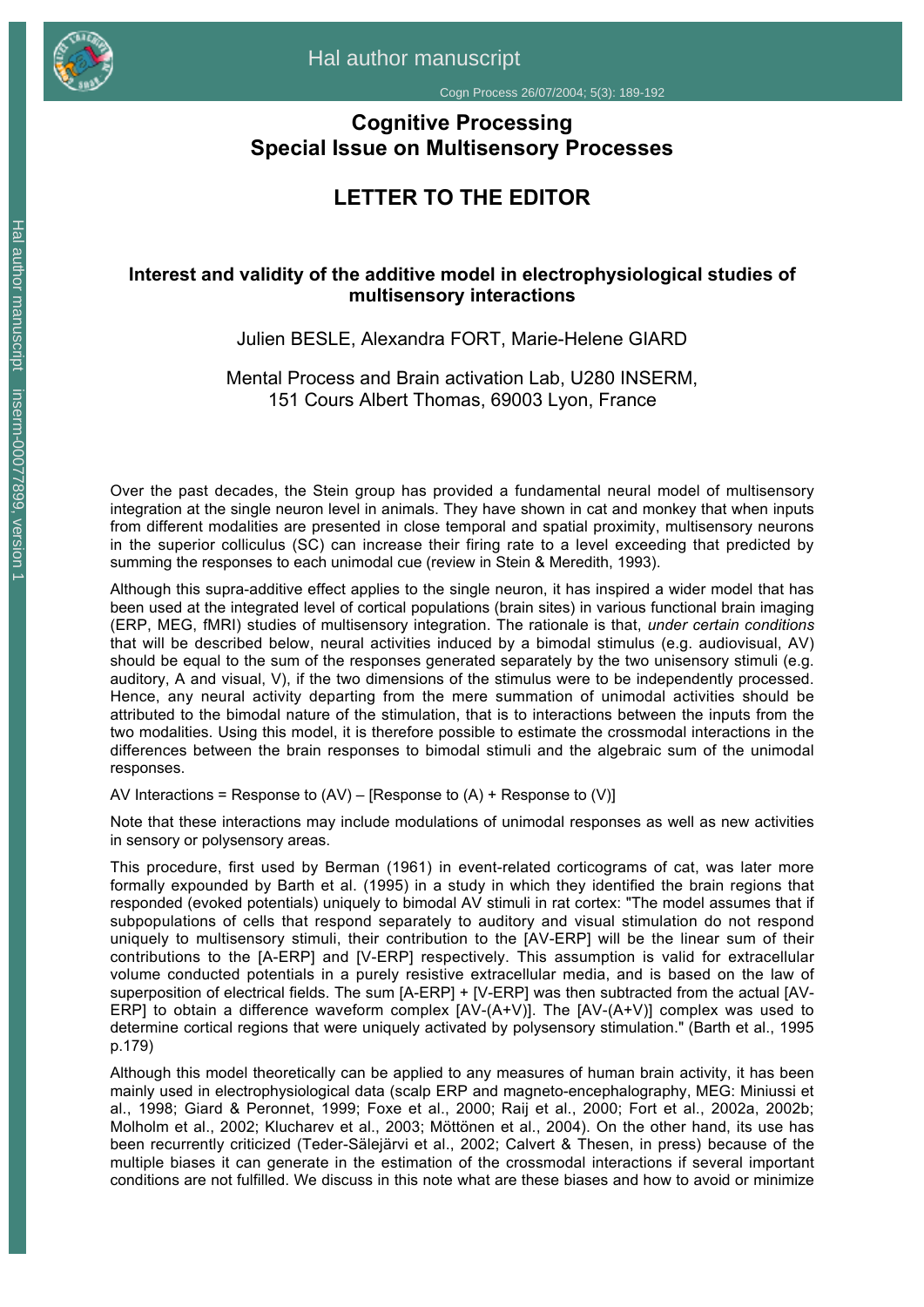them, with particular emphasis on electromagnetic (EEG/MEG) recordings. Finally, we explain why, in spite of its strict conditions of application, the superadditive model is particularly interesting in ERP/MEG studies of multisensory integration.

#### **Potential biases and artifacts generated by the additive model**

1. The additive model is valid only when the brain responses that are analyzed do not include activity common to all conditions. Indeed these activities will be added only once but subtracted twice in the [AV-(A+V)] model, which would confound the derivation of the multisensory interaction.

"Common activity" may be of several types. One type is neural responses related to late semantic processes, target processing (e.g. N2b/P3 waves in ERP/MEG recordings), response selection or motor processes. ERP literature has shown that these activities usually arise after about 200 ms poststimulus whereas earlier latencies are characterized by sensory-specific responses (review in Hillyard et al., 1998). One way to avoid this problem is to restrict the analysis period to the early time frame (<200 ms) of stimulus processing. While this procedure is very simple in ERP/MEG recordings since their time resolution is of the order of the millisecond, sorting the response components according to their latency is still virtually impossible in haemodynamic imaging techniques.

Second, in paradigms requiring speeded responses with rapidly presented stimuli, "anticipatory" slow responses may arise before each (unimodal and bimodal) stimulus and continue for a time after stimulus onset. These anticipatory responses appear, when present in ERP/MEG recordings, as slow ramp-like deflections in the prestimulus and early post-stimulus periods. These deflections can thus give rise to spurious residual effects in the  $[AV-(A+V)]$  signals that may be confused with early crossmodal interactions (Teder-Sälejärvi et al., 2002). Note that such anticipatory processes are independent of the technique used and can also be included in fMRI/PET responses. At the level of the experimental design, a procedure that may be applied whatever the neuroimaging technique to avoid or strongly reduce anticipatory processes is to present the stimuli at random interstimulus time intervals during data acquisition. In ERP/MEG signal analysis, two methods have been further proposed to control for these effects: modify the latency of the prestimulus period that will be used as the reference baseline, and/or high-pass the data (e.g. 2-Hz cut-off frequency) to remove the slow wave effects.

2. Several functional imaging studies using block-designed paradigms have reported a decrease of activation in sensory-specific cortices (e.g. the auditory cortex) when subjects were presented with continuous stimulation in another (e.g. visual) modality (Haxby et al., 1994; Kawashima et al., 1995; Laurienti et al., 2002). There are two possibilities to explain this. First these effects may reflect cross-sensory driving and/or inhibition of lower-order sensory areas via direct projections from one sensory cortex to another (Falchier et al., 2002; Rockland & Ojima, 2003; review in Schroeder et al., this issue). There is however no experimental evidence that such "crossmodal effects" in unimodal conditions may be seen at the integrated level of scalp ERP/MEG or fMRI signals irrespective of the task or stimulus delivery context. In addition, even in this case, the additive model should still apply since any difference in these processes between a unimodal and a bimodal condition should appear if strong enough - as low-level crossmodal interactions in the model, and further represents one possible neural mechanism for multisensory integration.

A second, more likely explanation is that when a particular sensory cortex is continuously and exclusively activated during a whole block while the other nonmatching cortices are not activated, the attentional resources are dedicated to the relevant modality (even in passive or little attentiondemanding tasks) whereas the other modalities are more or less voluntarily ignored (deactivated) to optimize the processing in the relevant sensory cortex (see also Ghatan et al., 1998; Kawashima et al., 1999, for similar attentional effects). In studies of multisensory integration, the [AV-(A+V)] model should therefore not be used in experiments based on block-designed paradigms, since these unimodal deactivations would be subtracted from the bimodal activations, resulting in artificial increases of the "crossmodal" effects. One way to eliminate or considerably reduce such attentionrelated deactivations in unisensory cortices is to consider paradigms in which the stimuli are randomly and equiprobably delivered across all modality conditions (e.g. Giard & Peronnet, 1999; Calvert et al., 2000; Foxe et al., 2000; Raij et al., 2000; Calvert et al., 2001; Fort et al., 2002a, 2002b; Molholm et al., 2002; Wright et al., 2003).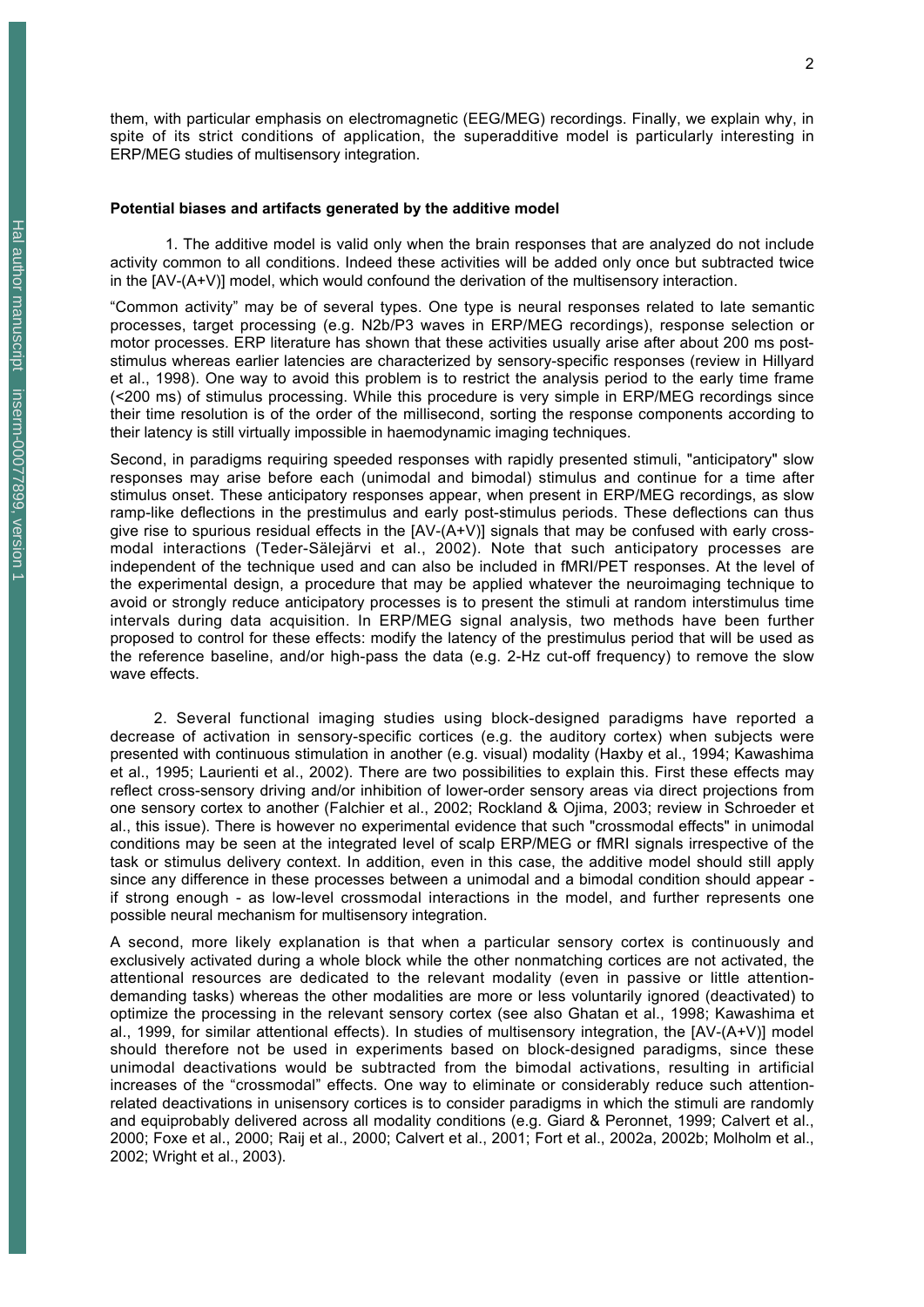3. Random mixing of conditions may however not be sufficient for a correct control of attention. Although a classical design to avoid attentional biases in the additive model is to require the same task in the three modalities, in some paradigms, the task may be easier and require less effort in one unimodal condition than in the other. This problem can be overcome by equating the levels of difficulty across unimodal conditions (by equating the behavioral performance in both unimodal conditions, e.g. Giard & Peronnet, 1999). However, in some particular cases, this may not be possible and using the same task across all the conditions can lead to noticeable spurious effects in the computation of interactions.

Consider for example speech stimuli (lip movements associated with syllable sounds) randomly presented in the three A, V and AV conditions: if a discrimination task (e.g. respond to target syllables) is required in the three modality conditions, the processing of syllables in the lip reading condition alone will include an important visual attention effect that will not be eliminated in the AV-(A+V) derivation, since in speech perception (unlike what is likely to occur for bimodal non-speech objects), normal subjects will *naturally* engage much less visual attention to process AV than V stimuli. Alternatively, if the subjects are required to respond only whenever they hear (A and AV conditions) a target syllable, their (selective) auditory attention effect will be expressed rather similarly for A and AV stimuli and eliminated in the  $[AV-(A+V)]$  model; in the same way, a lesser (if any) effect of visual attention (rather similar for V and AV stimuli) should be mostly eliminated in the model.

A general principle in dealing with attentional problems is therefore, in addition to systematically mix conditions, to equate the attentional load between each unimodal condition and the bimodal condition (but not necessarily between the two unimodal conditions).

#### **Advantages of the additive model in ERP/MEG studies of crossmodal interactions**

All the examples above show that non-biased estimation of multisensory interactions in the human cortex using the additive model requires taking important precautions both in the experimental design and in data analysis. While the constraints relative to the control of attention may be easily respected whatever the neuroimaging technique used, caveats concerning the temporal selection of the response components to be analyzed can be overcome only in EEG/MEG approaches, because of the excellent time information provided by these techniques.

In addition, the additive model has a further fundamental interest in ERP/MEG analysis of crossmodal interactions. Indeed, unlike what is observed at the voxel level in fMRI or PET signals, a significant value at a particular electrode (sensor) in ERP/MEG recordings does not mean that the structure beneath the electrode/sensor is active. Rather what is recorded at the scalp surface results from the diffusion of electrical currents inside the brain originating from *distant* "generators", and the interpretation of the surface signals needs to take into account these volume conduction factors (using topographic analysis, generator modeling…). Interestingly, the additive [AV-(A+V)] model in ERP/MEG has the fundamental property to free oneself from the problem of overlaps of volume conduction effects in the different subcomponents of the bimodal response, by removing the conduction effects of the corresponding unimodal responses. In this respect, the additive model is not a mere application of the single-cell model used by Stein's group and other authors: it applies not only at the *local* structure level (single cell, voxel), but also at the *distant* electrode/sensor level (volume conduction effects) because it is based on the superposition principle of electrical fields, in which the potentials from separate current sources in a conductive medium sum linearly. If its conditions of application are fulfilled, the additive model will therefore isolate the (volume conduction) effects specifically related to the interactions (that will have to be analyzed in turn in terms of topography and generators).

We therefore believe that the additive model is particularly well suited for ERP/MEG study of multisensory interactions in humans, and that its multiple advantages make it worth to deal with the several constraints it imposes. Provided that its conditions of application are respected, the model can reveal the existence of genuine crossmodal interactions without making a-priori assumptions on the congruent/incongruent character of the bimodal inputs, or introducing supra-additive/sub-additive criteria for integration (e.g. Calvert, 2001; Calvert et al., 2001). Rather the additive model allows one to access the dynamics of the multisensory interactions, the possibility of observing both supra-additive and sub-additive modulations of unimodal activities in sensory-specific cortices – that appear to form a highly flexible network of crossmodal operations – as well as new processes specifically activated by the bimodal nature of the stimulus.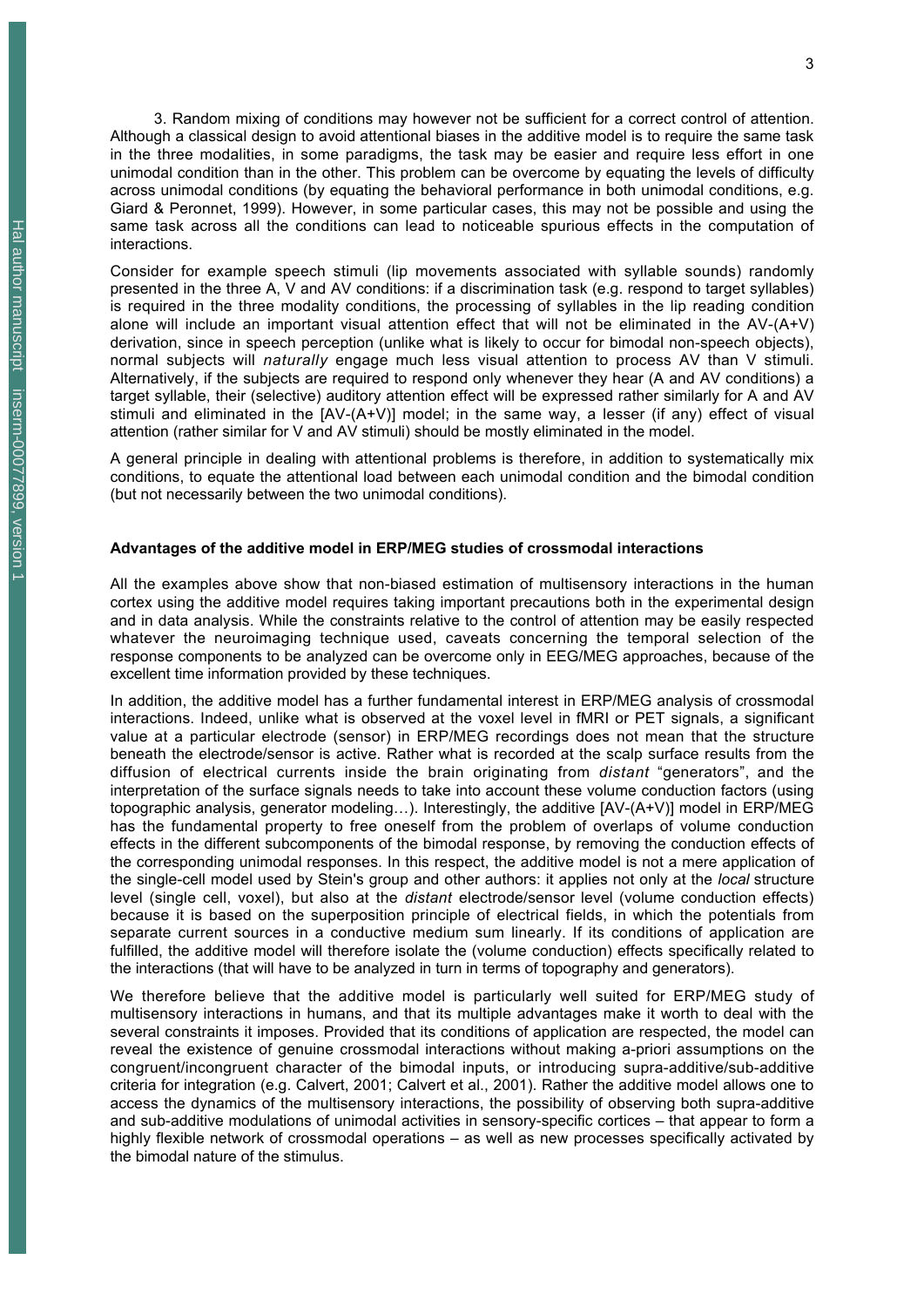- Barth, D. S., Goldberg, N., Brett, B., & Di, S. (1995). The spatiotemporal organization of auditory, visual and auditory-visual evoked potentials in rat cortex. *Brain Research, 678*, 177-190.
- Berman, A. L. (1961). Interaction of cortical responses to somatic and auditory stimuli in anterior ectosylvian gyrus of cat. *Journal of Neurophysiology, 24*, 608-620.
- Calvert, G. A. (2001). Crossmodal processing in the human brain: Insights from functional neuroimaging studies. *Cerebral Cortex, 11*, 1110-1123.
- Calvert, G. A., Campbell, R., & Brammer, M. J. (2000). Evidence from functional magnetic resonance imaging of crossmodal binding in the human heteromodal cortex. *Current Biology, 10*, 649- 657.
- Calvert, G. A., Hansen, P. C., Iversen, S. D., & Brammer, M. J. (2001). Detection of audio-visual integration sites in humans by application of electrophysiological criteria to the bold effect. *Neuroimage, 14*, 427-438.
- Calvert, G. A., & Thesen, T. (in press). Multisensory integration: Methodological approaches and emerging principles in the human brain. *Journal of physiology (Paris)*.
- Falchier, A., Clavagnier, S., Barone, P., & Kennedy, H. (2002). Anatomical evidence of multimodal integration in primate striate cortex. *The Journal of Neuroscience, 22* (13), 5749-5759.
- Fort, A., Delpuech, C., Pernier, J., & Giard, M. H. (2002a). Dynamics of cortico-subcorical crossmodal operations involved in audio-visual object detection in humans. *Cerebral Cortex, 12* (10), 1031-1039.
- Fort, A., Delpuech, C., Pernier, J., & Giard, M. H. (2002b). Early auditory-visual interactions in human cortex during nonredundant target identification. *Cognitive Brain Research, 14*, 20-30.
- Foxe, J. J., Morocz, I. A., Murray, M. M., Higgins, B. A., Javitt, D. C., & Schroeder, C. E. (2000). Multisensory auditory-somatosensory interactions in early cortical processing revealed by high-density electrical mapping. *Cognitive Brain Research, 10*, 77-83.
- Ghatan, P. H., Hsieh, J. C., Petersson, K. M., Stone-Elander, S., & Ingvar, M. (1998). Coexistence of attention-based facilitation and inhibition in the human cortex. *Neuroimage., 7*, 23-29.
- Giard, M. H., & Peronnet, F. (1999). Auditory-visual integration during multimodal object recognition in humans : A behavioral and electrophysiological study. *Journal of Cognitive Neuroscience, 11* (5), 473-490.
- Haxby, J. V., Horwitz, B., Ungerleider, L. G., Maisog, J. M., Pietrini, P., & Grady, C. L. (1994). The functional organization of human extrastriate cortex: A pet-rcbf study of selective attention to faces and locations. *The Journal of Neuroscience, 14* (11 Pt 1), 6336-6353.
- Hillyard, S. A., Teder-Sälejärvi, W. A., & Munte, T. F. (1998). Temporal dynamics of early perceptual processing. *Current Opinion in Neurobiology, 8*, 202-210.
- Kawashima, R., Imaizumi, S., Mori, K., Okada, K., Goto, R., Kiritani, S., et al. (1999). Selective visual and auditory attention toward utterances-a pet study. *Neuroimage., 10*, 209-215.
- Kawashima, R., O'Sullivan, B. T., & Roland, P. E. (1995). Positron-emission tomography studies of cross-modality inhibition in selective attentional tasks: Closing the "mind's eye". *Proceedings of the National Academy of Sciences of the U S A, 92*, 5969-5972.
- Klucharev, V., Mottonen, R., & Sams, M. (2003). Electrophysiological indicators of phonetic and nonphonetic multisensory interactions during audiovisual speech perception. *Cognitive Brain Research, 18* (1), 65-75.
- Laurienti, P. J., Burdette, J. H., Wallace, M. T., Yen, Y. F., Field, A. S., & Stein, B. E. (2002). Deactivation of sensory-specific cortex by cross-modal stimuli. *Journal of Cognitive Neuroscience, 14* (3), 420-429.
- Miniussi, C., Girelli, M., & Marzi, C. A. (1998). Neural site of the redundant target effect: Electrophysiological evidence. *Journal of Cognitive Neuroscience, 10*, 216-230.
- Molholm, S., Ritter, W., Murray, M. M., Javitt, D. C., Schroeder, C. E., & Foxe, J. J. (2002). Multisensory auditory-visual interactions during early sensory processing in humans: A highdensity electrical mapping study. *Cognitive Brain Research, 14* (1), 115-128.
- Möttönen, R., Schurmann, M., & Sams, M. (2004). Time course of multisensory interactions during audiovisual speech perception in humans: A magnetoencephalographic study. *Neuroscience Letters, 363* (2), 112-115.
- Raij, T., Uutela, K., & Hari, R. (2000). Audiovisual integration of letters in the human brain. *Neuron, 28* (2), 617-625.